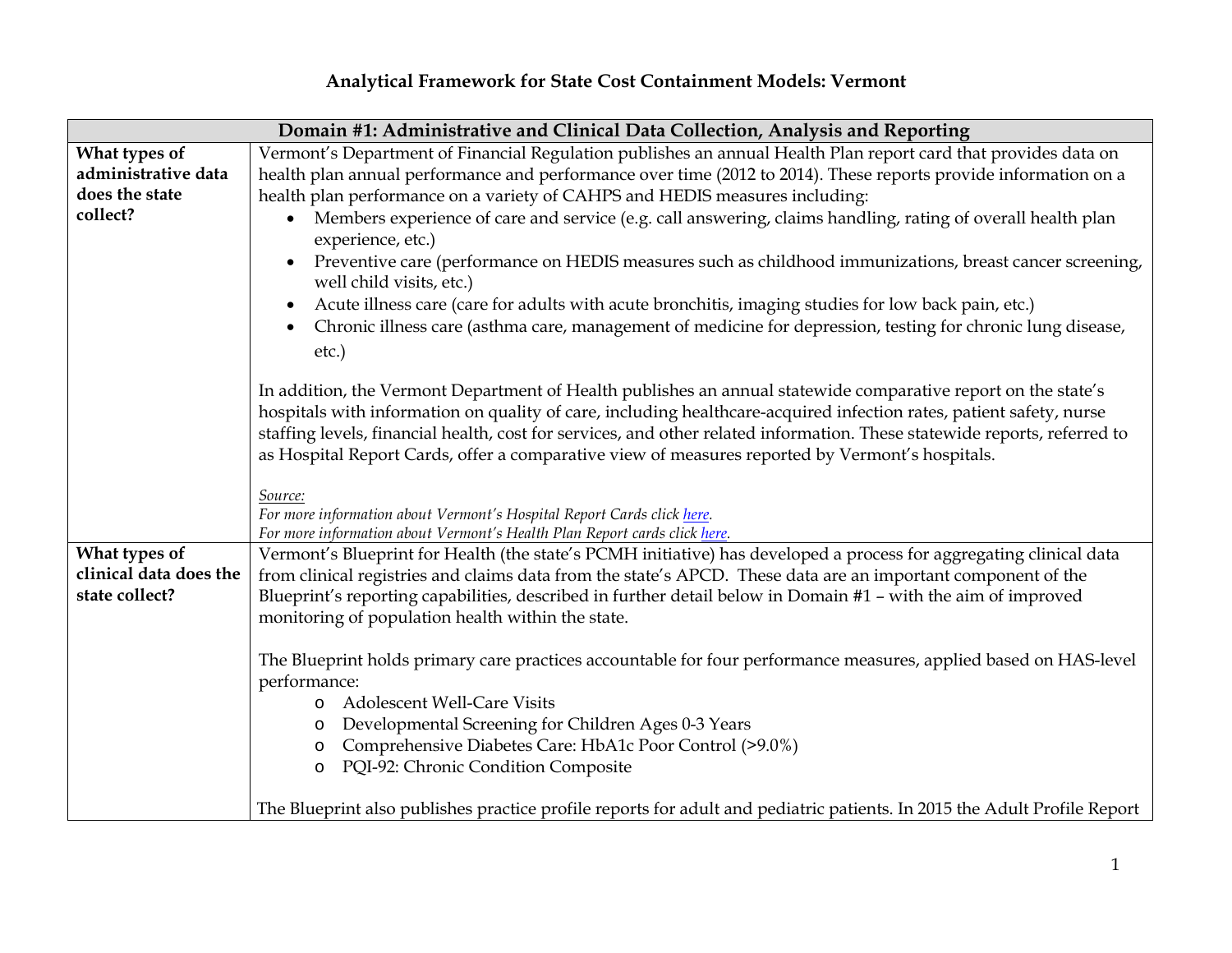| Domain #1: Administrative and Clinical Data Collection, Analysis and Reporting |                                                                                                                                                                                                                                           |
|--------------------------------------------------------------------------------|-------------------------------------------------------------------------------------------------------------------------------------------------------------------------------------------------------------------------------------------|
|                                                                                | reported on 10 measures (breast cancer and cervical cancer screening, three diabetes measures, low back pain                                                                                                                              |
|                                                                                | imaging, CAHPS Patient Experience access to care results, RUI, and an adjusted utilization measure). The Pediatric                                                                                                                        |
|                                                                                | Profile Report reported eight such measures.                                                                                                                                                                                              |
|                                                                                |                                                                                                                                                                                                                                           |
|                                                                                | Sources:                                                                                                                                                                                                                                  |
|                                                                                | For a CMS fact sheet on the Vermont All-Payer ACO Model, click here.                                                                                                                                                                      |
| Does the state have                                                            | Click here to access a GMCB presentation with additional detail regarding the Model.<br>Yes. Vermont has created the State Health IT Plan (VHITP) which sets high-level strategy and roadmap for the                                      |
| an HIT strategy to                                                             |                                                                                                                                                                                                                                           |
| promote use of                                                                 | statewide electronic collection, storage and exchange of clinical or service data in support of improved patient care,<br>improved health of Vermonters, and lower growth in health care costs.                                           |
| clinical and                                                                   |                                                                                                                                                                                                                                           |
| administrative data                                                            |                                                                                                                                                                                                                                           |
| to promote cost                                                                | In addition, the state's HIE which is operated by Vermont Information Technology Leaders (VITL), collects data                                                                                                                            |
| containment                                                                    | from EHRs of physician practices that participate in the state's Blueprint for Health patient centered medical home<br>program; patient data is then transmitted from the EHR to the Blueprint's electronic registry. This system enables |
| initiatives?                                                                   |                                                                                                                                                                                                                                           |
|                                                                                | providers participating in the Blueprint to access the registry in order "to analyze patient care and identify                                                                                                                            |
|                                                                                | opportunities for intervention and improvement."                                                                                                                                                                                          |
|                                                                                | Source:                                                                                                                                                                                                                                   |
|                                                                                | For more information about VHITP, click here.                                                                                                                                                                                             |
|                                                                                | For more information about VITL, click here.                                                                                                                                                                                              |
| Does the state have a                                                          | No, but various agencies and entities do report data. The Green Mountain Care Board (GMCB), the state's                                                                                                                                   |
| centralized agency                                                             | independent health care oversight body, for example, is required by statue to submit various reports to the                                                                                                                               |
| or entity responsible                                                          | Legislature, including an expenditure analysis that:                                                                                                                                                                                      |
| for collecting,                                                                | establishes a base of health care spending and funding,                                                                                                                                                                                   |
| analyzing and                                                                  | examines spending and sources of funds over time,<br>$\bullet$                                                                                                                                                                            |
| reporting health care                                                          | provides spending from two different perspectives; 1) spending on behalf of Vermont residents, and 2)<br>$\bullet$                                                                                                                        |
| data?                                                                          | spending by Vermont providers for both residents and non-residents and,                                                                                                                                                                   |
|                                                                                | allows comparison of Vermont spending to National Health Expenditures at CMS.<br>$\bullet$                                                                                                                                                |
|                                                                                |                                                                                                                                                                                                                                           |
|                                                                                | Source:                                                                                                                                                                                                                                   |
|                                                                                | More information about the reports that the Green Mountain Care Board has submitted to the Legislature, click here.                                                                                                                       |
| Does the state have a                                                          | Yes. Vermont Healthcare Claims Uniform Reporting and Evaluation System (VHCURES) is Vermont's APCD, first                                                                                                                                 |
| functioning APCD                                                               | established in 2007. Since 2013, the GMCB has had responsibility for maintaining VHCURES. Medicaid and                                                                                                                                    |
| that it uses to collect                                                        | Medicare data were incorporated into VHCURES in 2013. The GMCB is statutorily charged with six purposes with                                                                                                                              |
| data?                                                                          | regards to its maintenance of VHCURES:                                                                                                                                                                                                    |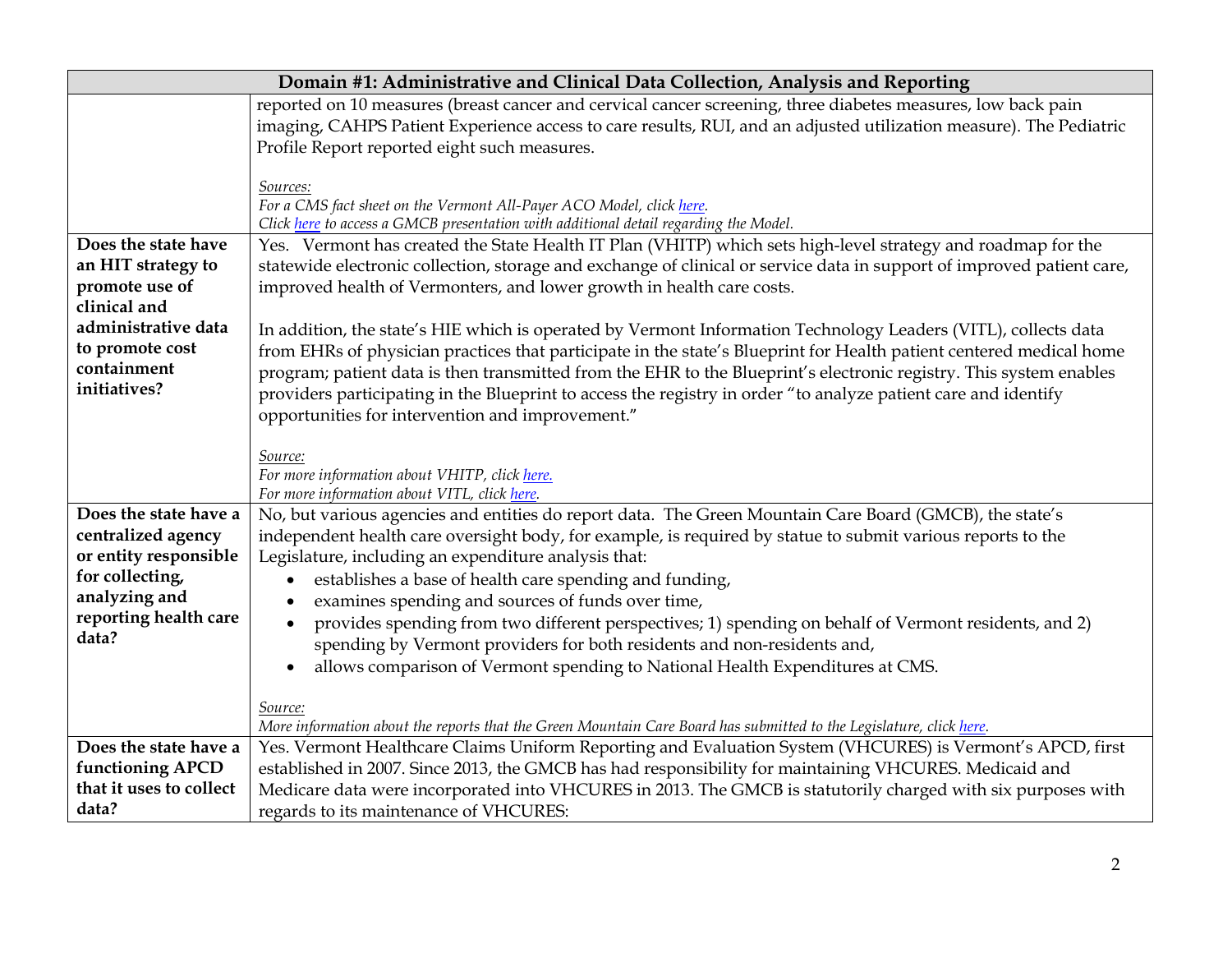| Domain #1: Administrative and Clinical Data Collection, Analysis and Reporting |                                                                                                                                                                                                                                                                                                                                                                                                                                                                                                                                                                                                                                                                                                                                                                                                                                                                                                                                                                                                                                                                                                                                                                                                                                                                                                                                                                                                                                                                                                                                                                                                  |
|--------------------------------------------------------------------------------|--------------------------------------------------------------------------------------------------------------------------------------------------------------------------------------------------------------------------------------------------------------------------------------------------------------------------------------------------------------------------------------------------------------------------------------------------------------------------------------------------------------------------------------------------------------------------------------------------------------------------------------------------------------------------------------------------------------------------------------------------------------------------------------------------------------------------------------------------------------------------------------------------------------------------------------------------------------------------------------------------------------------------------------------------------------------------------------------------------------------------------------------------------------------------------------------------------------------------------------------------------------------------------------------------------------------------------------------------------------------------------------------------------------------------------------------------------------------------------------------------------------------------------------------------------------------------------------------------|
|                                                                                | Determining the capacity and distribution of existing resources;<br>1.                                                                                                                                                                                                                                                                                                                                                                                                                                                                                                                                                                                                                                                                                                                                                                                                                                                                                                                                                                                                                                                                                                                                                                                                                                                                                                                                                                                                                                                                                                                           |
|                                                                                | 2. Identifying health care needs and informing health care policy;                                                                                                                                                                                                                                                                                                                                                                                                                                                                                                                                                                                                                                                                                                                                                                                                                                                                                                                                                                                                                                                                                                                                                                                                                                                                                                                                                                                                                                                                                                                               |
|                                                                                | 3. Evaluating the effectiveness of intervention programs on improving patient outcomes;                                                                                                                                                                                                                                                                                                                                                                                                                                                                                                                                                                                                                                                                                                                                                                                                                                                                                                                                                                                                                                                                                                                                                                                                                                                                                                                                                                                                                                                                                                          |
|                                                                                | Comparing costs between various treatment settings;<br>4.                                                                                                                                                                                                                                                                                                                                                                                                                                                                                                                                                                                                                                                                                                                                                                                                                                                                                                                                                                                                                                                                                                                                                                                                                                                                                                                                                                                                                                                                                                                                        |
|                                                                                | 5. Providing information to consumers and purchasers of health care; and                                                                                                                                                                                                                                                                                                                                                                                                                                                                                                                                                                                                                                                                                                                                                                                                                                                                                                                                                                                                                                                                                                                                                                                                                                                                                                                                                                                                                                                                                                                         |
|                                                                                | 6. Improving quality and affordability of health care.                                                                                                                                                                                                                                                                                                                                                                                                                                                                                                                                                                                                                                                                                                                                                                                                                                                                                                                                                                                                                                                                                                                                                                                                                                                                                                                                                                                                                                                                                                                                           |
|                                                                                | GMCB contracts with OnPoint Health Data to manage the collection, organization and distribution of VHCURES<br>data.                                                                                                                                                                                                                                                                                                                                                                                                                                                                                                                                                                                                                                                                                                                                                                                                                                                                                                                                                                                                                                                                                                                                                                                                                                                                                                                                                                                                                                                                              |
|                                                                                | Sources:                                                                                                                                                                                                                                                                                                                                                                                                                                                                                                                                                                                                                                                                                                                                                                                                                                                                                                                                                                                                                                                                                                                                                                                                                                                                                                                                                                                                                                                                                                                                                                                         |
|                                                                                | More information about VHCURES may be accessed here and here.                                                                                                                                                                                                                                                                                                                                                                                                                                                                                                                                                                                                                                                                                                                                                                                                                                                                                                                                                                                                                                                                                                                                                                                                                                                                                                                                                                                                                                                                                                                                    |
| Does the state report                                                          | Yes. The state reports on quality to the public through the state's PCMH initiative (Blueprint for Health), and its                                                                                                                                                                                                                                                                                                                                                                                                                                                                                                                                                                                                                                                                                                                                                                                                                                                                                                                                                                                                                                                                                                                                                                                                                                                                                                                                                                                                                                                                              |
| cost and quality to                                                            | ACO Shared Savings Program, as described below. The GMCB also produces reports on Vermont's health care                                                                                                                                                                                                                                                                                                                                                                                                                                                                                                                                                                                                                                                                                                                                                                                                                                                                                                                                                                                                                                                                                                                                                                                                                                                                                                                                                                                                                                                                                          |
| the public?                                                                    | expenditures.                                                                                                                                                                                                                                                                                                                                                                                                                                                                                                                                                                                                                                                                                                                                                                                                                                                                                                                                                                                                                                                                                                                                                                                                                                                                                                                                                                                                                                                                                                                                                                                    |
|                                                                                | <b>Blueprint Reporting</b><br>Blueprint produces all payer practice profile reports from the state's APCD (VHCURES). These reports<br>compare practices to others in their region and statewide on panel characteristics, risk-adjusted resource<br>utilization and cost and quality (13 HEDIS measures).<br>Through data use agreements, VHCURES data is being utilized by state agencies, state contractors and<br>$\bullet$<br>academic researchers to support analysis of health care access, spending, utilization, and quality.<br>In 2015, the Vermont Blueprint for Health released its new Hospital Service Area (HSA) profiles, which<br>$\bullet$<br>contain a broad set of population-based measures from data supplied to the state's APCD. The profiles<br>combine data from all payer types (commercial, Medicaid and Medicare), add ACO payment and reporting<br>measures, integrate data from Vermont's clinical registry (DocSite), measures from the Behavioral Risk Factor<br>Surveillance System (BRFSS), as well as an annual survey conducted by the Vermont Department of Health.<br><b>ACO Shared Savings Program Reporting</b><br>The GMCB approved measures of quality, patient experience, cost and utilization for each year of the pilot. As data<br>on each year's quality measures are finalized, they are shared with the public by the GMCB. More information about<br>the measure sets collected under the ACO Shared Savings Program is provided at the beginning of this Domain.<br>Sources:<br>To view the Blueprint for Health annual report, click here. |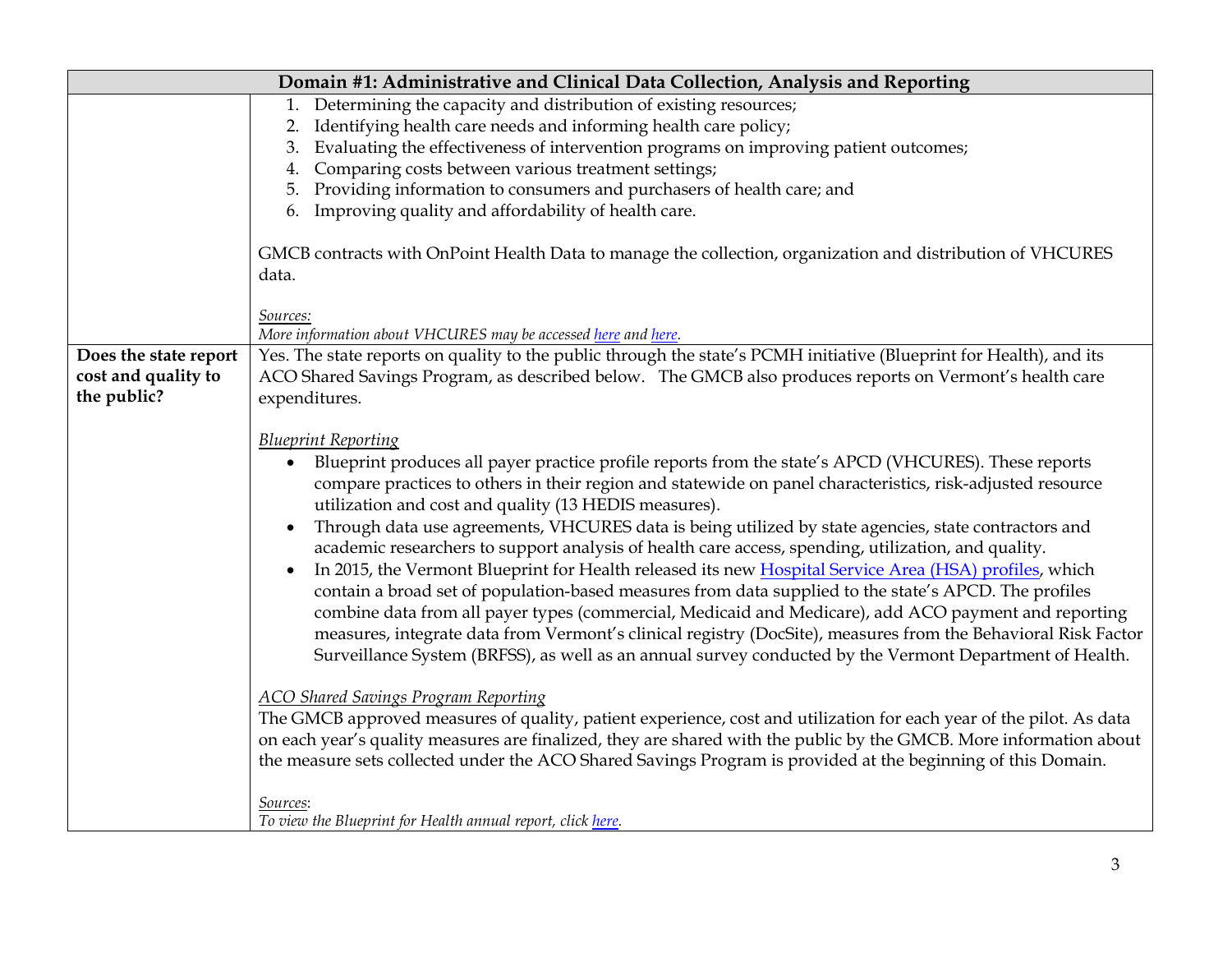| Domain #1: Administrative and Clinical Data Collection, Analysis and Reporting |                                                                                                                                                                     |
|--------------------------------------------------------------------------------|---------------------------------------------------------------------------------------------------------------------------------------------------------------------|
|                                                                                | To view the Blueprint HSA Profiles click here.                                                                                                                      |
| Does the state                                                                 | Yes. The VHCURES data set enables the state to analyze health care expenditures, cost drivers and health care                                                       |
| identify and track                                                             | service use in Vermont.                                                                                                                                             |
| key cost drivers and                                                           |                                                                                                                                                                     |
| high cost providers                                                            |                                                                                                                                                                     |
| through analysis of a                                                          |                                                                                                                                                                     |
| combination of                                                                 |                                                                                                                                                                     |
| administrative and                                                             |                                                                                                                                                                     |
| clinical data?                                                                 |                                                                                                                                                                     |
| Does the state                                                                 | Yes. Since 1993, Vermont has prepared an annual Health Care Expenditure Analysis that summarizes health                                                             |
| monitor health care                                                            | spending by resident and by provider. In 2014, Vermont resident total health expenditures were \$5.5 billion.                                                       |
| cost growth?                                                                   |                                                                                                                                                                     |
|                                                                                | Source:                                                                                                                                                             |
|                                                                                | The most recent Vermont Health Care Expenditure Analysis may be accessed here.                                                                                      |
| Does the state define                                                          | Yes. The Green Mountain Care Board set a target rate for increases in hospital net patient revenue of three percent                                                 |
| cost growth targets?                                                           | for FY 2014 through FY 2016. Since establishing this hospital growth rate target, the average rate of growth has been                                               |
|                                                                                | 2.4 percent.                                                                                                                                                        |
|                                                                                | Under the state's All-Payer ACO Model, the state commits to limiting the annualized per capita health care                                                          |
|                                                                                | expenditure growth for all major payers to 3.5 percent. Under the Model, Vermont also commits to Medicare                                                           |
|                                                                                | spending growth that is 0.1 to 0.2 percentage points below that of the national average projected national Medicare                                                 |
|                                                                                | growth, across the five year life of the Model, which has a target implementation date of January 2017.                                                             |
|                                                                                |                                                                                                                                                                     |
|                                                                                | Sources:                                                                                                                                                            |
|                                                                                | To view the GMCB 2016 annual report, click here.<br>For more information about the all-payer model, click here. A CMS fact sheet on the model may be accessed here. |
| Is there anything                                                              | Yes. The state pursued a cohesive strategy to spur adoption of electronic health records across the state. This effort                                              |
| that differentiates                                                            | began in 2008 when the legislature passed an assessment fee on commercial insurers to establish the Vermont Health                                                  |
| this state's data                                                              | IT Fund. The assessments phased out in 2015, but grants made from the fund spurred gains across the state in                                                        |
| collection, analytic                                                           | electronic health record adoption and connectivity - and the availability of data for improved care coordination and                                                |
| and reporting                                                                  | quality initiatives. VITL, an independent nonprofit organization, used the Health IT Funds combined with ONC                                                        |
| strategy from those                                                            | grants to develop the state's HIE, and to enable providers to access the HIE without paying fees. As a result,                                                      |
| of other states?                                                               | providers across the state are benefiting from electronic connectivity, allowing for faster transmittal of data between                                             |
|                                                                                | providers.                                                                                                                                                          |
|                                                                                |                                                                                                                                                                     |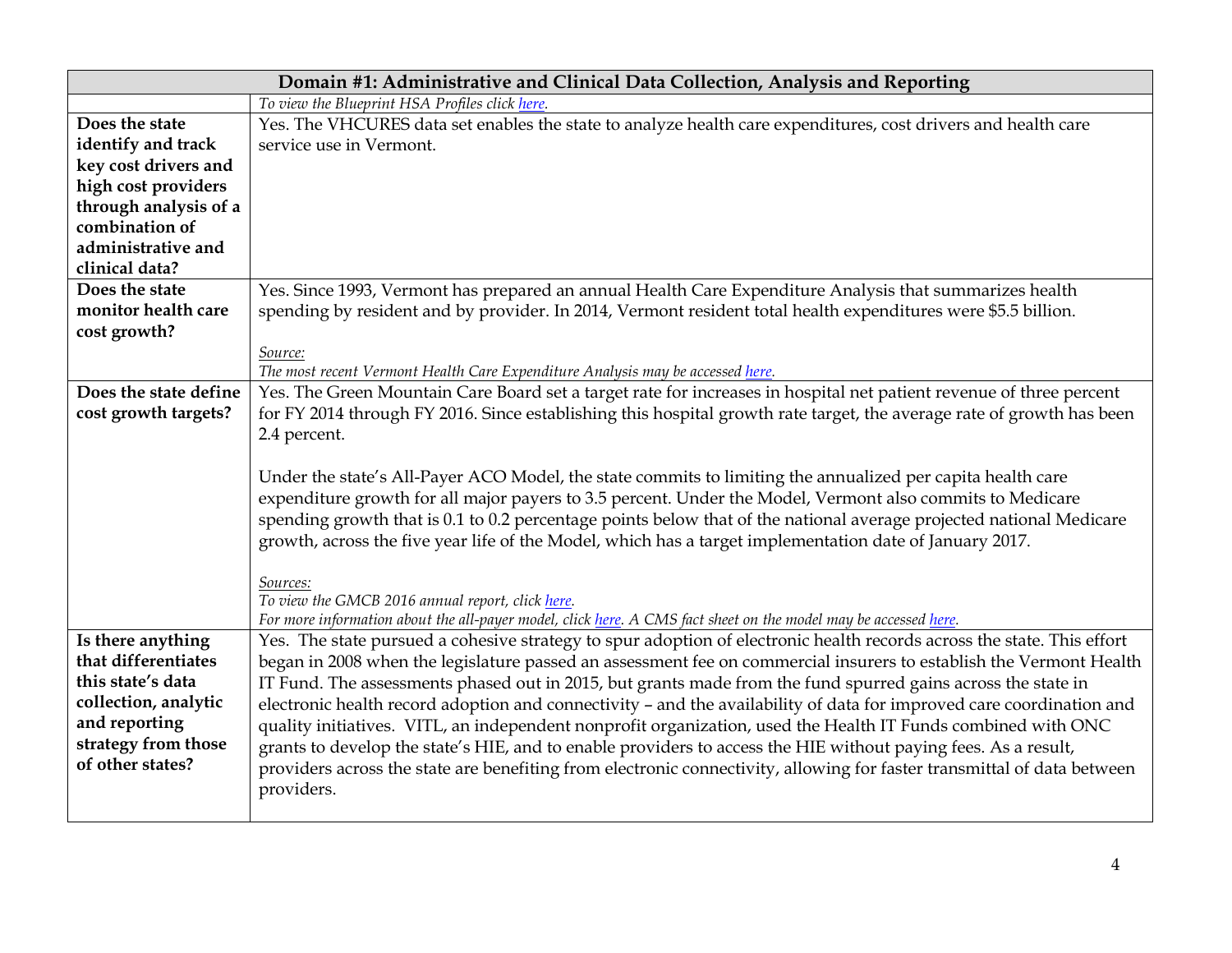## **Domain #1: Administrative and Clinical Data Collection, Analysis and Reporting** *Source: For more information about Vermont's data strategy, click here.*

| Domain #2: Medicaid Purchasing and Coverage Strategies to Contain Costs |                                                                                                                              |
|-------------------------------------------------------------------------|------------------------------------------------------------------------------------------------------------------------------|
| Does the state                                                          | No.                                                                                                                          |
| coordinate                                                              |                                                                                                                              |
| Medicaid and state                                                      | The Department of Vermont Health Access (DVHA) manages Vermont's publicly funded health insurances programs,                 |
| employee health                                                         | including the state's Medicaid program, its CHIP program, the Marketplace, and Blueprint for Health.                         |
| plan performance                                                        |                                                                                                                              |
| requirements and                                                        | The Department of Human Resources administers the state employee health benefit program.                                     |
| cost control                                                            |                                                                                                                              |
| strategies?                                                             | While there does not appear to be strong coordination across the Medicaid and state employee programs, all payers -          |
|                                                                         | including both Medicaid and the state employees program - participate in the Blueprint for Health Program.                   |
| Is the state                                                            | Yes. In October 2016, CMS approved Vermont's All-Payer ACO Model to test an alternative payment model with the               |
| pursuing an all-                                                        | participation of Medicare, Medicaid and the state's commercial payers. The model encourages provider participation           |
| payer or Medicare                                                       | in one statewide ACO, plus a funding opportunity for \$9.5 million to help providers with care coordination and              |
| waiver with CMS                                                         | linkages to community-based providers. Provider and payer participation in the model is voluntary. As described              |
| in order to align                                                       | above, the model commits to statewide (all-payer) and Medicare financial targets, limiting annualized per capita             |
| cost control                                                            | health care expenditure growth for all payers to 3.5 percent, and for Medicare beneficiaries in the state to at least 0.1 to |
| strategies?                                                             | 0.2 percentage points below projected national Medicare growth.                                                              |
|                                                                         |                                                                                                                              |
|                                                                         | Source:                                                                                                                      |
|                                                                         | For a CMS fact sheet on the Vermont All-Payer ACO Model, click here.                                                         |
| What other                                                              | At same time as All-Payer Model approval, CMS also approved a five-year extension of Vermont's 1115 waiver                   |
| waivers, grants or                                                      | demonstration, enabling Medicaid to become a full partner in the Vermont All-Payer ACO Model.                                |
| federal                                                                 |                                                                                                                              |
| demonstrations is                                                       |                                                                                                                              |
| Medicaid pursuing                                                       |                                                                                                                              |
| to promote cost                                                         |                                                                                                                              |
| containment?                                                            |                                                                                                                              |
| <b>What APMs are</b>                                                    | All-Payer ACO Model                                                                                                          |
| being pursued by                                                        | In October 2016, CMS announced approval of the Vermont All-Payer Accountable Care Organization (ACO) model,                  |
| Medicaid?                                                               | which will test one alternative payment model for Medicare, Medicaid, and the state's commercial health payers,              |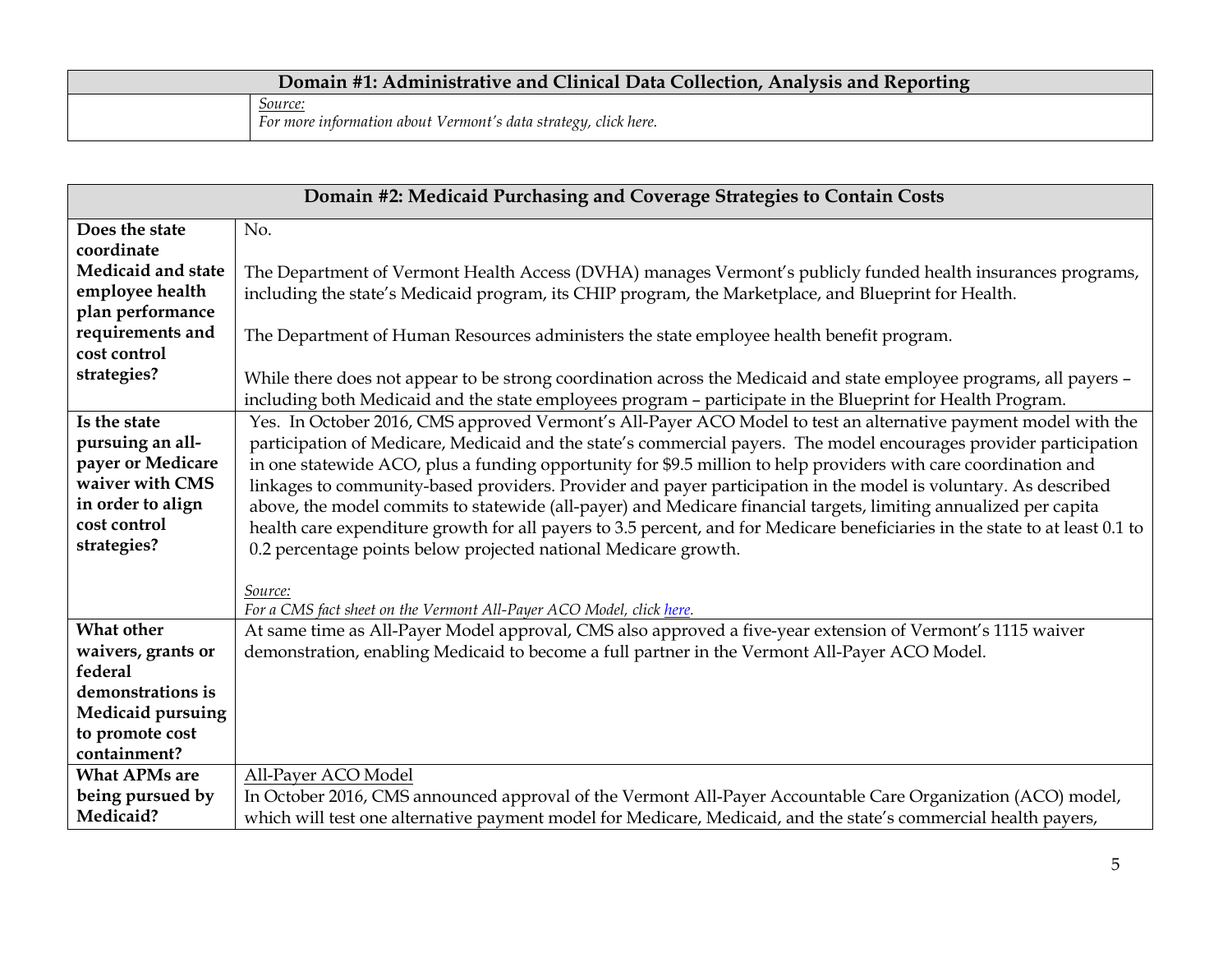| Domain #2: Medicaid Purchasing and Coverage Strategies to Contain Costs |                                                                                                                                                                                                                                                                                                                                                                                                                                                                                                                                                                                                                                                                                                                                                                                                                                                                                                                                                                                                                                                                                                                                                                                                                                                                                                                                                                                                                                                                                                                                                                                                                                                                                                                                                                                                                                       |
|-------------------------------------------------------------------------|---------------------------------------------------------------------------------------------------------------------------------------------------------------------------------------------------------------------------------------------------------------------------------------------------------------------------------------------------------------------------------------------------------------------------------------------------------------------------------------------------------------------------------------------------------------------------------------------------------------------------------------------------------------------------------------------------------------------------------------------------------------------------------------------------------------------------------------------------------------------------------------------------------------------------------------------------------------------------------------------------------------------------------------------------------------------------------------------------------------------------------------------------------------------------------------------------------------------------------------------------------------------------------------------------------------------------------------------------------------------------------------------------------------------------------------------------------------------------------------------------------------------------------------------------------------------------------------------------------------------------------------------------------------------------------------------------------------------------------------------------------------------------------------------------------------------------------------|
|                                                                         | designed to incentivize value and quality, with a focus on outcomes. The model also features the establishment of one<br>statewide ACO, and is the primary alternative payment model being pursued by the state. Medicaid is participating<br>in the program through its renewed Section 1115 Waiver, but the Green Mountain Care Board is the state entity that<br>pursued this initiative.                                                                                                                                                                                                                                                                                                                                                                                                                                                                                                                                                                                                                                                                                                                                                                                                                                                                                                                                                                                                                                                                                                                                                                                                                                                                                                                                                                                                                                          |
|                                                                         | Key features of the All Payer ACO Model include the following.<br>The Model establishes statewide targets, including:<br>ACO Scale Targets that aim to have 70 percent of insured Vermonters participating in ACO programs<br>$\circ$<br>by 2022.<br>Financial Targets that limit annualized per capita health care expenditure growth for all major payers to<br>$\circ$<br>3.5 percent. Under the Model, Vermont also commits to limit Medicare per capita health care<br>expenditure growth for Vermont Medicare beneficiaries to 0.1 to 0.2 percentage points below projected<br>national Medicare growth.<br>Quality Targets in four areas identified by Vermont: substance use disorder, suicides, chronic<br>$\circ$<br>conditions and access to care. The Model establishes three categories of measures within each of these<br>four priority areas (population-level Health Outcomes Measures and Targets, Health Care Delivery<br>System Measures and Target, and Process Milestones).<br>The Vermont Medicare ACO initiative is the Medicare FFS ACO tailored to Vermont and offered by CMS to<br>Vermont ACOs under the Model; this initiative is largely based on the Next Generation ACO Model. The<br>Vermont Medicare ACO initiative qualifies as an Advanced Alternative Payment Model, enabling providers to<br>potentially qualify for bonus payments under the Advanced Alternative Payment Model requirements under<br>MACRA starting in performance year 2018.<br>CMS will make \$9.5 million in start-up funds available to Vermont in 2017 to support care coordination efforts,<br>$\bullet$<br>including linkages to community-based providers. Vermont is likely to direct at least a portion of these funds<br>to the Blueprint program, which is already engaged in these types of efforts.<br>Sources: |
| What delivery                                                           |                                                                                                                                                                                                                                                                                                                                                                                                                                                                                                                                                                                                                                                                                                                                                                                                                                                                                                                                                                                                                                                                                                                                                                                                                                                                                                                                                                                                                                                                                                                                                                                                                                                                                                                                                                                                                                       |
| system redesign                                                         | All-Payer ACO Model. It also has been a leader in the Blueprint for Health, which is the state's patient centered                                                                                                                                                                                                                                                                                                                                                                                                                                                                                                                                                                                                                                                                                                                                                                                                                                                                                                                                                                                                                                                                                                                                                                                                                                                                                                                                                                                                                                                                                                                                                                                                                                                                                                                     |
| strategies are                                                          | medical home program, that combines medical homes with community health teams that offer care coordination and                                                                                                                                                                                                                                                                                                                                                                                                                                                                                                                                                                                                                                                                                                                                                                                                                                                                                                                                                                                                                                                                                                                                                                                                                                                                                                                                                                                                                                                                                                                                                                                                                                                                                                                        |
|                                                                         |                                                                                                                                                                                                                                                                                                                                                                                                                                                                                                                                                                                                                                                                                                                                                                                                                                                                                                                                                                                                                                                                                                                                                                                                                                                                                                                                                                                                                                                                                                                                                                                                                                                                                                                                                                                                                                       |
|                                                                         |                                                                                                                                                                                                                                                                                                                                                                                                                                                                                                                                                                                                                                                                                                                                                                                                                                                                                                                                                                                                                                                                                                                                                                                                                                                                                                                                                                                                                                                                                                                                                                                                                                                                                                                                                                                                                                       |
| being pursued by<br>Medicaid?                                           | Click here for more information about the All Payer Accountable Care Organization agreement.<br>Vermont Medicaid program is an important player in the state's delivery and reform initiatives, participating in the<br>connection to support services. In addition, the Medicaid program operates the Support and Services at Home (SASH)<br>program. The SASH program is one which a multidisciplinary health team makes an initial assessment, creates an<br>individualized care plan, and delivers home-based nursing and care coordination.                                                                                                                                                                                                                                                                                                                                                                                                                                                                                                                                                                                                                                                                                                                                                                                                                                                                                                                                                                                                                                                                                                                                                                                                                                                                                      |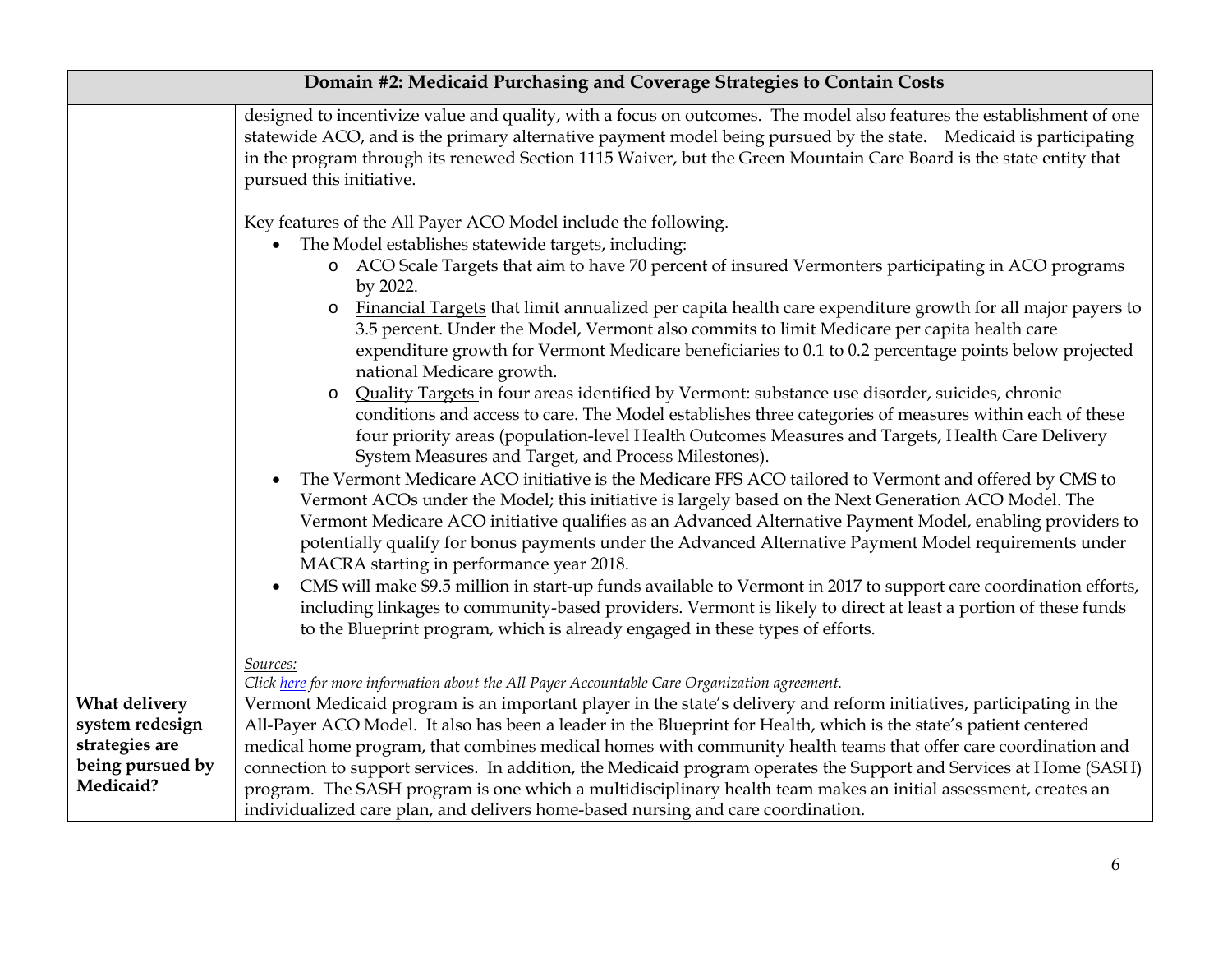| Domain #2: Medicaid Purchasing and Coverage Strategies to Contain Costs                                             |                                                                                                                                                                                                                                                                                                                                                                                                                                                                                                                                                                                                                                                                                                                                                             |  |
|---------------------------------------------------------------------------------------------------------------------|-------------------------------------------------------------------------------------------------------------------------------------------------------------------------------------------------------------------------------------------------------------------------------------------------------------------------------------------------------------------------------------------------------------------------------------------------------------------------------------------------------------------------------------------------------------------------------------------------------------------------------------------------------------------------------------------------------------------------------------------------------------|--|
|                                                                                                                     | Sources:<br>A March 2013 case study of the Vermont Medicaid program may be found here.<br>More information about the SASH program may be found here.                                                                                                                                                                                                                                                                                                                                                                                                                                                                                                                                                                                                        |  |
| <b>What benefit</b><br>designs are being<br>pursued by<br>Medicaid to                                               | The Blueprint for Health program incorporates a variety of self-management programs for beneficiaries. In 2014, the<br>Blueprint program offered 135 workshops across the state on topics such as diabetes prevention and chronic disease<br>self-management.                                                                                                                                                                                                                                                                                                                                                                                                                                                                                               |  |
| incentivize good<br>health behaviors<br>and patient<br>responsibility?                                              | Sources:<br>Click here to access the Blueprint's 2015 annual report.                                                                                                                                                                                                                                                                                                                                                                                                                                                                                                                                                                                                                                                                                        |  |
| Does Medicaid use<br><b>MMCOs to</b><br>manage care?                                                                | No. Vermont does not use traditional Medicaid Managed Care Organizations. However, the VT Agency of Human<br>Services enlists DVHA (a sub-department) as a managed care entity, paying DVHA a capitated per patient per month<br>(PMPM) rate similar to the way other state Medicaid agencies pay managed care organizations.                                                                                                                                                                                                                                                                                                                                                                                                                               |  |
| What<br>reimbursement<br>policies has<br>Medicaid<br>implemented to                                                 | Under the Blueprint for Health program, PMPM payments are made to providers based on the level achieved by the<br>primary care practice in NCQA-PCMH Recognition standards. In addition, all insurers share the cost for core<br>Community Health Team; this shared costs helps ensure a community-based care support infrastructure for primary<br>care practices and the populations they serve.                                                                                                                                                                                                                                                                                                                                                          |  |
| promote cost<br>containment?                                                                                        | Source:<br>For more information, click here to access the 2015 Blueprint for Health annual report.                                                                                                                                                                                                                                                                                                                                                                                                                                                                                                                                                                                                                                                          |  |
| <b>What initiatives</b><br>has Medicaid<br>pursued to manage<br>cost of special<br>populations of<br>beneficiaries? | The Vermont Chronic Care Initiative (VCCI) is a legislatively supported, statewide Medicaid health care reform<br>strategy. Enacted in 2007 the VCCI targets Medicaid members at risk for adverse health outcomes for short term,<br>holistic, intensive case management and social support services in order to improve individual and population health -<br>- and related health care costs. Members are identified using claims history, supplemented by risk stratification. The<br>VCCI program is offered by and administered by The Department of Vermont Health Access. The program has<br>demonstrated several successes, including \$30.5 million in savings in SFY 2014 - as discussed in more detail in the<br>final section of this document. |  |
|                                                                                                                     | Source:<br>To read more about the Vermont Chronic care Initiative, click here.                                                                                                                                                                                                                                                                                                                                                                                                                                                                                                                                                                                                                                                                              |  |

**Domain #3: State Employee Health Plan Coverage and Payment Strategies to Contain Costs**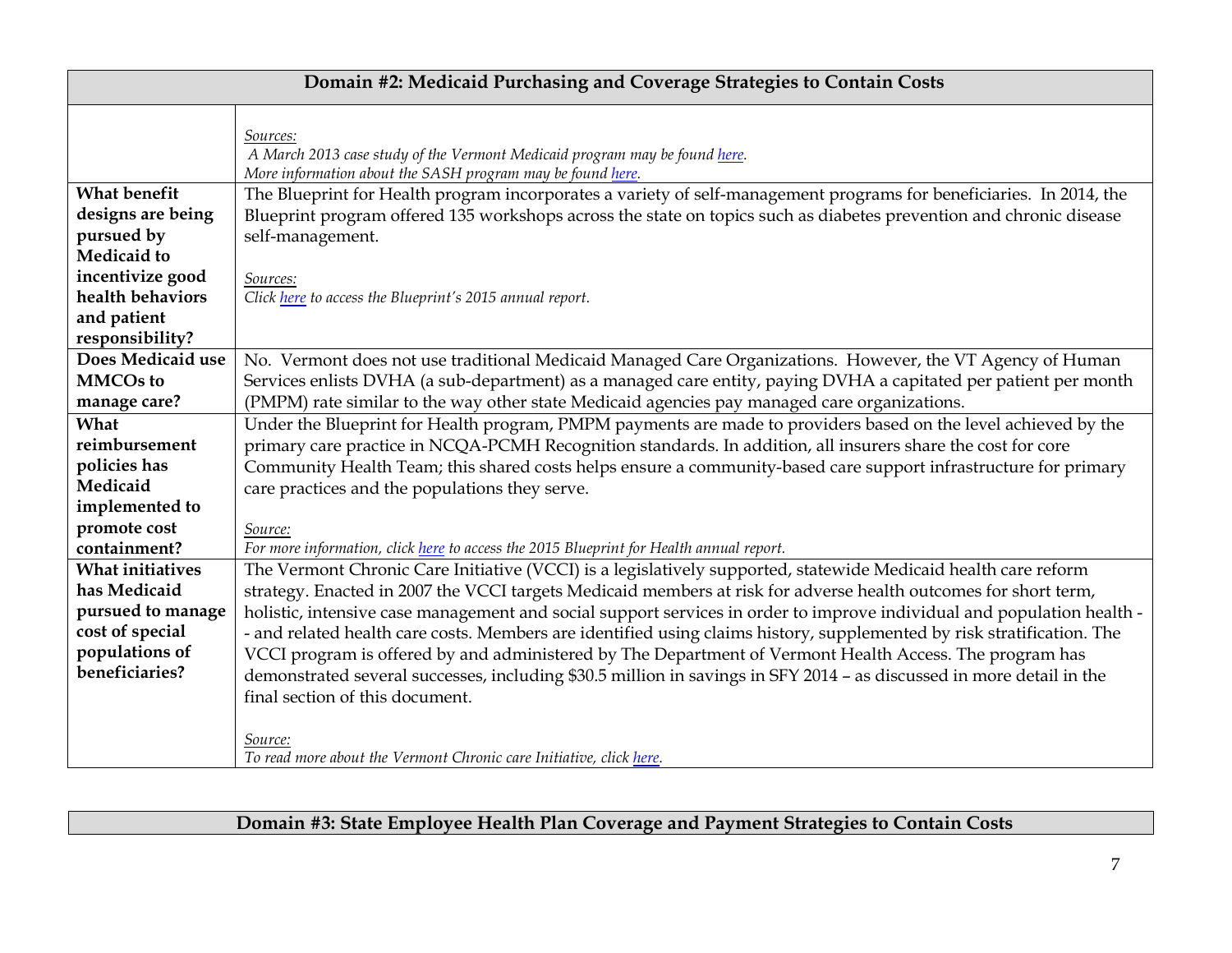| Domain #3: State Employee Health Plan Coverage and Payment Strategies to Contain Costs |                                                                                                                        |
|----------------------------------------------------------------------------------------|------------------------------------------------------------------------------------------------------------------------|
| What APMs is the                                                                       | There is no evidence that the state employees' health program is incorporated in the state's health reform activities, |
| state employee                                                                         | although state employees do participate in the Blueprint for Health program.                                           |
| health plan using                                                                      |                                                                                                                        |
| to control health                                                                      |                                                                                                                        |
| care costs?                                                                            |                                                                                                                        |
| What benefit                                                                           | No information available.                                                                                              |
| design is the state                                                                    |                                                                                                                        |
| employee health                                                                        |                                                                                                                        |
| plan using to                                                                          |                                                                                                                        |
| control health care                                                                    |                                                                                                                        |
| costs?                                                                                 |                                                                                                                        |
| How does the state                                                                     | No information available.                                                                                              |
| believe its                                                                            |                                                                                                                        |
| purchaser strategy                                                                     |                                                                                                                        |
| could be                                                                               |                                                                                                                        |
| strengthened?                                                                          |                                                                                                                        |

| Domain #4: State Actions to Enhance Competition in the Marketplace |                                                                                                                       |
|--------------------------------------------------------------------|-----------------------------------------------------------------------------------------------------------------------|
| Does the state certify                                             | Through collaboration with stakeholders, the GMCB has created standards for ACOs participating in the                 |
| or otherwise regulate                                              | commercial and Medicaid Shared Savings Programs, and the All-Payer Model.                                             |
| <b>Accountable Care</b>                                            |                                                                                                                       |
| Organizations?                                                     |                                                                                                                       |
| Does the state collect                                             | Yes, it has done so once before. In 2015, Vermont's Joint Fiscal Office prepared a report to the state legislature on |
| data regarding the                                                 | the structure of Vermont's health care market, including an overview of providers and payers.                         |
| structure of the state's                                           |                                                                                                                       |
| health care market,                                                | Source:                                                                                                               |
| such as ACO                                                        | Click here for the Joint Fiscal Office's 2015 report to the Vermont legislature.                                      |
| information on                                                     |                                                                                                                       |
| number of                                                          |                                                                                                                       |
| participating                                                      |                                                                                                                       |
| physicians?                                                        |                                                                                                                       |
| Does the state use the                                             | Yes, to the extent that the GMCB shares the reports described in Domain #1 with providers – and the public.           |
| collected data to                                                  |                                                                                                                       |
| produce reports to                                                 |                                                                                                                       |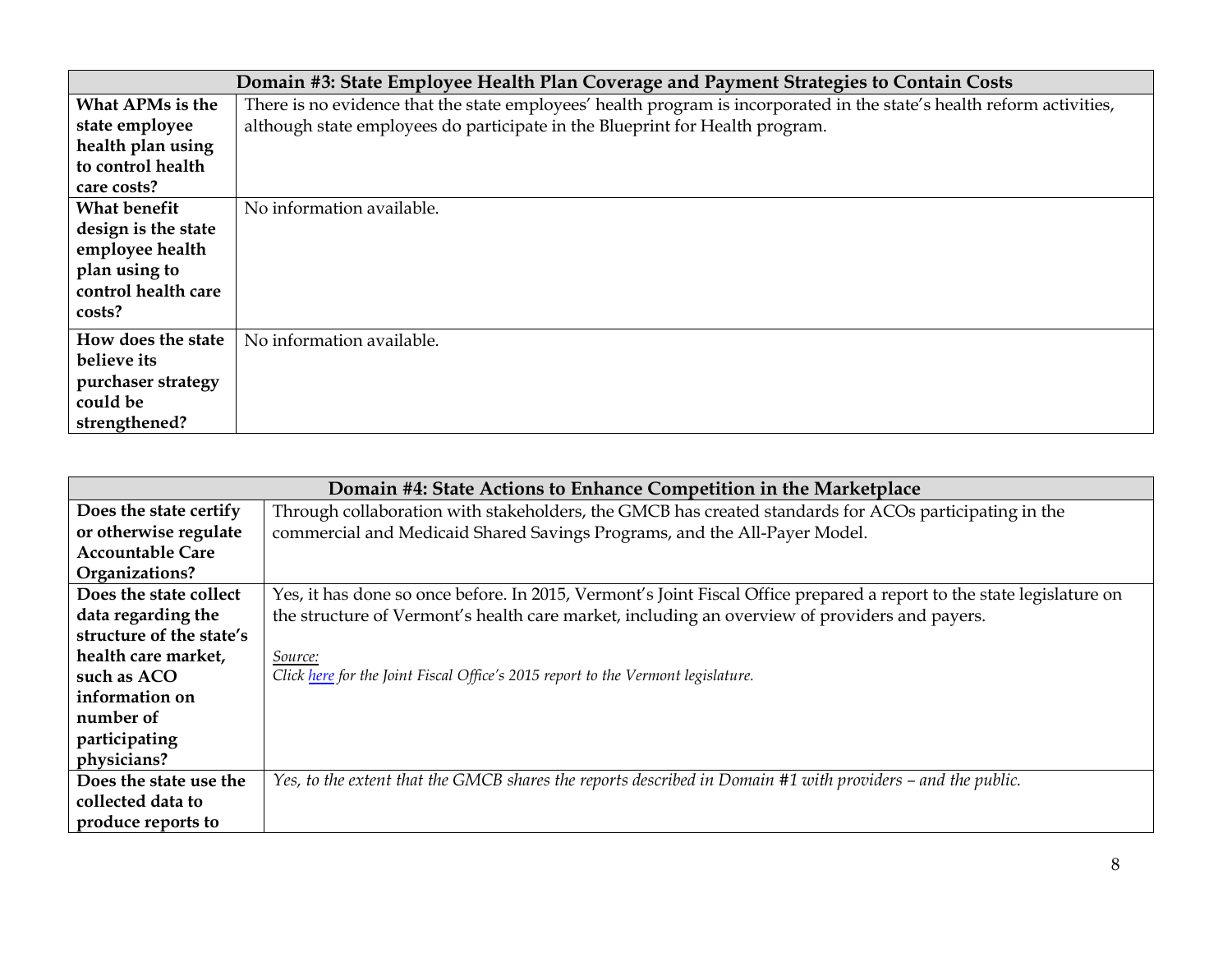| Domain #4: State Actions to Enhance Competition in the Marketplace |                                                                                                     |  |
|--------------------------------------------------------------------|-----------------------------------------------------------------------------------------------------|--|
| encourage                                                          |                                                                                                     |  |
| marketplace                                                        |                                                                                                     |  |
| competition, such as                                               |                                                                                                     |  |
| hospital quality and                                               |                                                                                                     |  |
| cost report cards, cost                                            |                                                                                                     |  |
| impact reports?                                                    |                                                                                                     |  |
| Does the state promote                                             | No.                                                                                                 |  |
| or set limits on                                                   |                                                                                                     |  |
| consolidation of                                                   |                                                                                                     |  |
| health care providers                                              |                                                                                                     |  |
| of similar services?                                               |                                                                                                     |  |
| Does the state promote                                             | No.                                                                                                 |  |
| or set limits on vertical                                          |                                                                                                     |  |
| integration of health                                              |                                                                                                     |  |
| care providers of                                                  |                                                                                                     |  |
| different services?                                                |                                                                                                     |  |
| Does the state promote                                             |                                                                                                     |  |
| or limit other types of                                            | No.                                                                                                 |  |
| affiliations among                                                 |                                                                                                     |  |
| health care providers                                              |                                                                                                     |  |
| that impact referral                                               |                                                                                                     |  |
| and utilization                                                    |                                                                                                     |  |
| practices?                                                         |                                                                                                     |  |
| What strategies, if any,                                           | None.                                                                                               |  |
| has the state's                                                    |                                                                                                     |  |
| insurance department                                               |                                                                                                     |  |
| taken to ease insurer                                              |                                                                                                     |  |
| entry into the                                                     |                                                                                                     |  |
| marketplace to                                                     |                                                                                                     |  |
| enhance insurer                                                    |                                                                                                     |  |
| competition?                                                       |                                                                                                     |  |
| Does the state have                                                | The state does not have consumer protection regulations that specifically promote cost containment. |  |
| consumer protection                                                |                                                                                                     |  |
| regulations that                                                   |                                                                                                     |  |
| promote cost                                                       |                                                                                                     |  |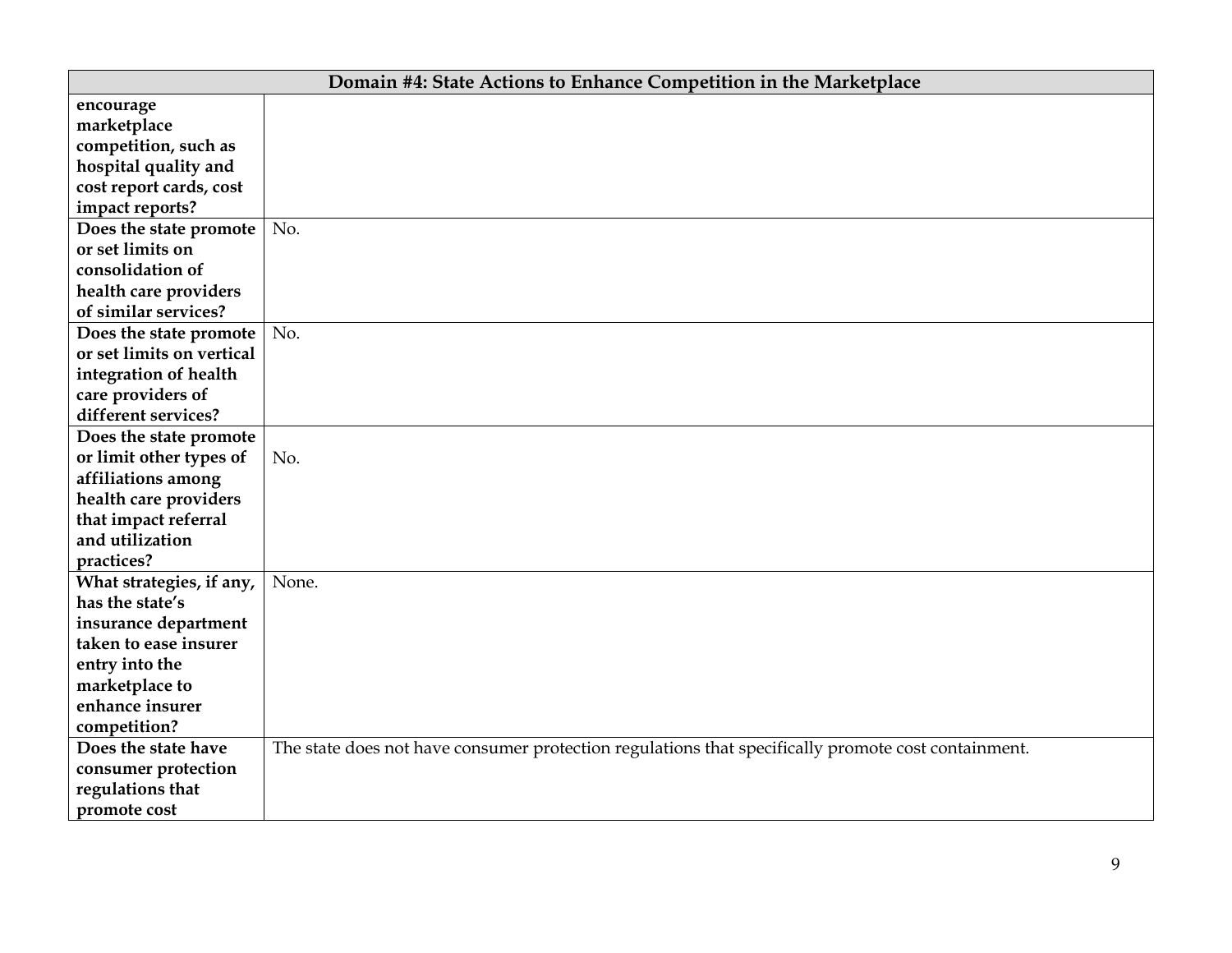| Domain #4: State Actions to Enhance Competition in the Marketplace |  |
|--------------------------------------------------------------------|--|
| containment.                                                       |  |

|                                                                                                                                               | Domain #5: State Regulatory Actions to Contain Health Care Costs                                                                                                                                                                                                                                                                                                                                                                                                                                                                                                                                                                                                                                                                                                                                                                                                                                                                                                                                           |
|-----------------------------------------------------------------------------------------------------------------------------------------------|------------------------------------------------------------------------------------------------------------------------------------------------------------------------------------------------------------------------------------------------------------------------------------------------------------------------------------------------------------------------------------------------------------------------------------------------------------------------------------------------------------------------------------------------------------------------------------------------------------------------------------------------------------------------------------------------------------------------------------------------------------------------------------------------------------------------------------------------------------------------------------------------------------------------------------------------------------------------------------------------------------|
| Does the state directly (vs<br>indirectly through setting or<br>approving insurer rates) limit<br>price increases by providers?               | Yes, the state directly limits hospital price increases via the budget review process undertaken by GMCB.<br>In 2013, GMCB implemented principles for governing the hospital budget review process for FY 2014<br>through 2016. GMCB set a target rate for increases in hospital net patient revenue (NPR) of 3 percent for<br>FY 2014 through 2016.<br>The All-Payer Model establishes all-payer and Medicare financial targets that limit annualized per capita<br>health expenditures, as described in Domain #2.                                                                                                                                                                                                                                                                                                                                                                                                                                                                                       |
| Has the state mandated payment<br>and delivery system reform?                                                                                 | Yes. All payers in the state are required to participate in the Blueprint for Health program.<br>The state has not mandated other payment reforms, but has effectively launched payment reform<br>programs, including a statewide all-payer ACO model, through the Green Mountain Care Board.<br>Sources:<br>Green Mountain Care Board 2014 and 2015 Annual Reports. Available here and here.                                                                                                                                                                                                                                                                                                                                                                                                                                                                                                                                                                                                              |
| Does the state have a<br>Determination or Certificate of<br>Need program or other programs<br>to limit introduction of high cost<br>services? | Yes. Vermont has a Certificate of Need (CON) program that is "intended to prevent unnecessary<br>duplication of health care facilities and services, guide their establishment in order to best serve public<br>needs, promote cost containment, and ensure the provision and equitable allocation of high quality<br>health care services and resources for all Vermonters."<br>State statute specifies that CONs are needed for:<br>Construction, development, purchase, renovation, of a health care facility, or any capital<br>$\bullet$<br>expenditure exceeding \$1.5 million.<br>A change from one licensing period to the next in the number of licensed beds of a health care<br>facility through addition or conversion, or through relocation from one site to another.<br>Offering of any home health service.<br>Purchase, lease or arrangement of diagnostic equipment exceeding \$1 million.<br>The offering of a service or technology with annual operating expense exceeding \$500,000. |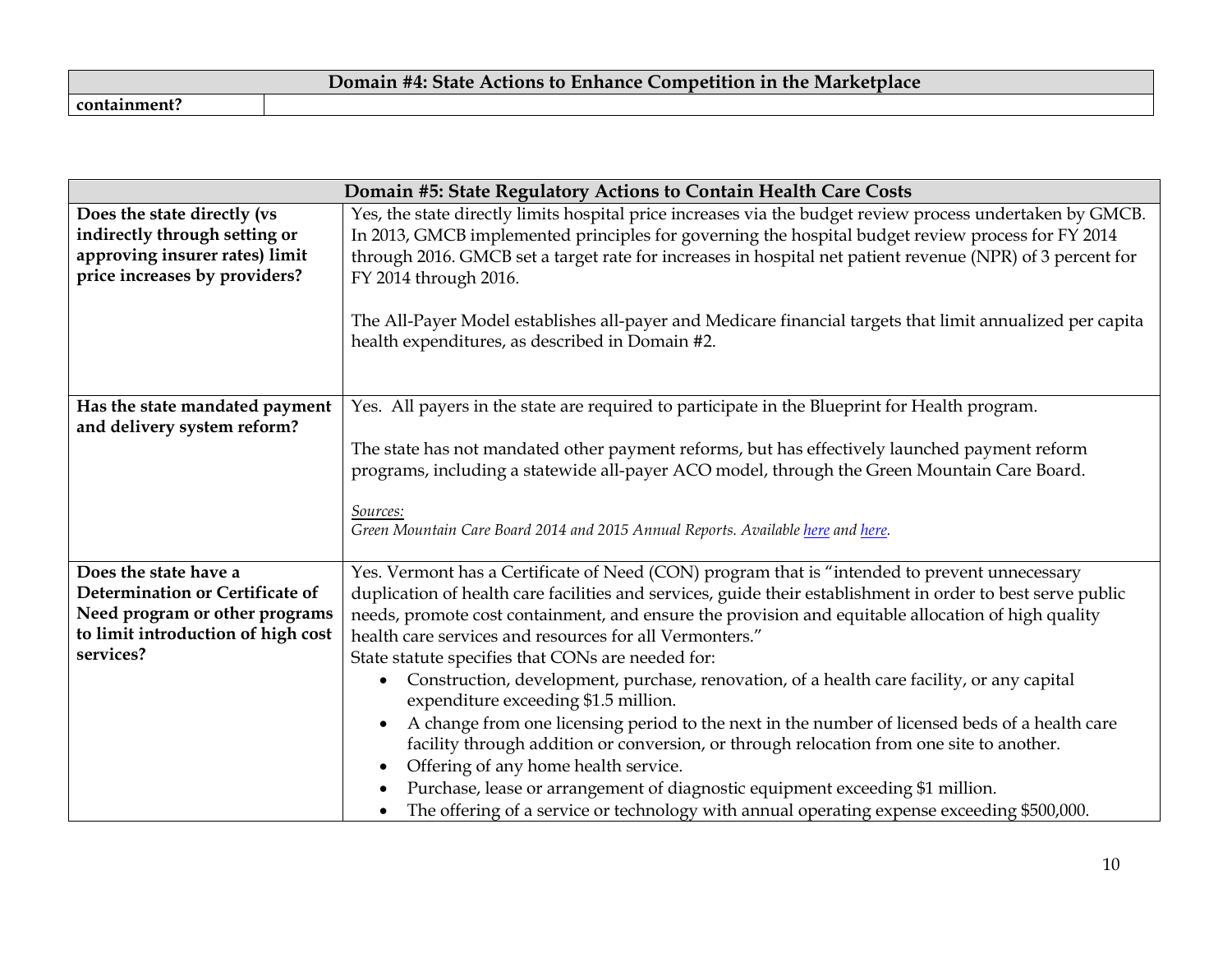| Domain #5: State Regulatory Actions to Contain Health Care Costs                                                                          |                                                                                                                                                                                                                                   |  |
|-------------------------------------------------------------------------------------------------------------------------------------------|-----------------------------------------------------------------------------------------------------------------------------------------------------------------------------------------------------------------------------------|--|
|                                                                                                                                           | The construction, development, of an ambulatory surgery center, or of a health care facility<br>exceeding \$3 million.                                                                                                            |  |
|                                                                                                                                           | GMCB has jurisdiction over projects filed on or after January 1, 2013. In 2015, for example, the GMCB                                                                                                                             |  |
|                                                                                                                                           | approved eight projects and disapproved one, noting that proposed projects have become increasingly                                                                                                                               |  |
|                                                                                                                                           | complex. The GMCB review process is transparent with filings posted to website and hearings open to                                                                                                                               |  |
|                                                                                                                                           | public. Members of the public may attend hearings or submit comments in writing.                                                                                                                                                  |  |
|                                                                                                                                           |                                                                                                                                                                                                                                   |  |
| <b>GMCB Certificate of</b>                                                                                                                |                                                                                                                                                                                                                                   |  |
|                                                                                                                                           | Need Regulation.pdf                                                                                                                                                                                                               |  |
|                                                                                                                                           | Sources:                                                                                                                                                                                                                          |  |
| Click here for more information regarding GMCB oversight of CONs. General rules regarding CONs are specified in state                     |                                                                                                                                                                                                                                   |  |
| statute. Click here for more information.                                                                                                 |                                                                                                                                                                                                                                   |  |
| Are there any requirements of<br>No.                                                                                                      |                                                                                                                                                                                                                                   |  |
| commercial payers to provide                                                                                                              |                                                                                                                                                                                                                                   |  |
|                                                                                                                                           | comparative cost and quality                                                                                                                                                                                                      |  |
| data regarding contracted                                                                                                                 |                                                                                                                                                                                                                                   |  |
| providers?<br>Until the start of 2014, the GMCB shared responsibility for health insurance rate review with the<br>Is the state insurance |                                                                                                                                                                                                                                   |  |
| department implementing any                                                                                                               | Department of Financial Regulation (DFR). In 2013, Act 79 expanded the GMCB's authority over health                                                                                                                               |  |
| strategies to limit provider cost                                                                                                         | insurance rate increases, making the GMCB the primary reviewer of rates, while the DFR's role was                                                                                                                                 |  |
| increases?                                                                                                                                | limited to providing the GMCB with analysis and opinion regarding insurer solvency.                                                                                                                                               |  |
|                                                                                                                                           |                                                                                                                                                                                                                                   |  |
|                                                                                                                                           | GMCB works to link hospital budget review process with the health insurance rate review process to                                                                                                                                |  |
|                                                                                                                                           | ensure slowed growth in both hospital budgets and insurance rates. An independent evaluation found                                                                                                                                |  |
|                                                                                                                                           | that the GMCB insurance rate review process has saved Vermonters \$66 million since 2012. For example,                                                                                                                            |  |
|                                                                                                                                           | in 2015, the GMCB reduced an 8.6 percent rate increase proposed by Blue Cross and Blue Shield of                                                                                                                                  |  |
|                                                                                                                                           | Vermont to 5.9 percent, and a 3.0 percent increase proposed by MVP Health Plan, Inc. to 2.4 percent.                                                                                                                              |  |
|                                                                                                                                           |                                                                                                                                                                                                                                   |  |
|                                                                                                                                           | Sources:                                                                                                                                                                                                                          |  |
|                                                                                                                                           | Green Mountain Care Board 2015 Annual Report available here. Click here to access GMCB's 2016 annual report.<br>More information regarding the Vermont Department of Financial Regulation's annual health plan report card may be |  |
|                                                                                                                                           | found here. For more information about the GMCB's rate review process and associated savings, click here.                                                                                                                         |  |
| What other strategies, if any, has                                                                                                        | None, however, it is worth noting the transparency with which the GMCB reviews proposed health                                                                                                                                    |  |
| the state's Insurance department                                                                                                          | insurance rate filing. The GMCB has a rate review website, designed to provide consumer access to                                                                                                                                 |  |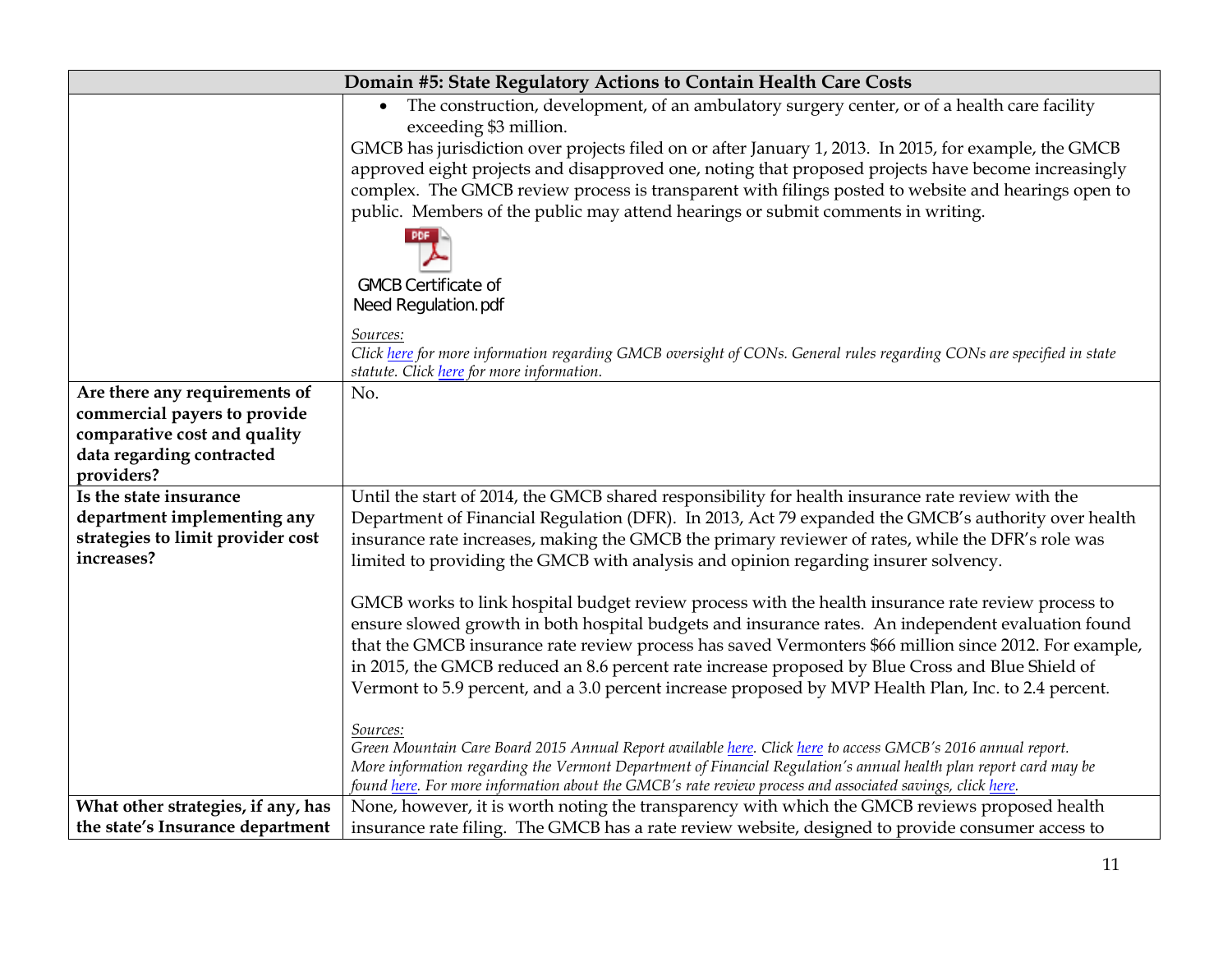| Domain #5: State Regulatory Actions to Contain Health Care Costs                                                |                                                                                                          |
|-----------------------------------------------------------------------------------------------------------------|----------------------------------------------------------------------------------------------------------|
| taken to control health care                                                                                    | Consumers with access to health insurance rate information. The website explains the rate review process |
| costs?<br>and allows consumers to track rate filings and share comments about specific rate filings or the rate |                                                                                                          |
|                                                                                                                 | review process in general. Vermont's nonprofit health care advocacy organization, the Health Care        |
|                                                                                                                 | Advocate, may enter an appearance as a party to the rate review on behalf of Vermont's consumers.        |

| Domain #6: Payment Reform and Delivery System Reform |                                                                                                                                                                                                                                                                                                                                                                                                                                                                                                                                                                                                                                                                                                                                                                                                                                                                                                                                                                                                                                                                                                                                                                                                                                                                                                                                                                                                                                                                                                                                                                                                                                                                                                                                                                                              |  |
|------------------------------------------------------|----------------------------------------------------------------------------------------------------------------------------------------------------------------------------------------------------------------------------------------------------------------------------------------------------------------------------------------------------------------------------------------------------------------------------------------------------------------------------------------------------------------------------------------------------------------------------------------------------------------------------------------------------------------------------------------------------------------------------------------------------------------------------------------------------------------------------------------------------------------------------------------------------------------------------------------------------------------------------------------------------------------------------------------------------------------------------------------------------------------------------------------------------------------------------------------------------------------------------------------------------------------------------------------------------------------------------------------------------------------------------------------------------------------------------------------------------------------------------------------------------------------------------------------------------------------------------------------------------------------------------------------------------------------------------------------------------------------------------------------------------------------------------------------------|--|
| What entities are driving                            | The Governor, the state legislature and the Green Mountain Care Board are the primary entities driving                                                                                                                                                                                                                                                                                                                                                                                                                                                                                                                                                                                                                                                                                                                                                                                                                                                                                                                                                                                                                                                                                                                                                                                                                                                                                                                                                                                                                                                                                                                                                                                                                                                                                       |  |
| payment and delivery system<br>reform in the state?  | reforms in the state, and also the Department of Vermont Health Access (DVHA).                                                                                                                                                                                                                                                                                                                                                                                                                                                                                                                                                                                                                                                                                                                                                                                                                                                                                                                                                                                                                                                                                                                                                                                                                                                                                                                                                                                                                                                                                                                                                                                                                                                                                                               |  |
|                                                      | Vermont's executive and legislative branches have long been active in shaping health care policies for the<br>state. The state legislature has given state-based agencies and the GMCB wide authority to promote and<br>enforce health care delivery reforms.<br>In 2011, the state legislature gave the GMCB authority to design and test new ways of paying for<br>$\bullet$<br>and delivering high quality health care. The GMCB has exercised this authority in three ways:<br>Shared Savings Program pilot<br>$\circ$<br>All-payer model<br>$\circ$<br>Pilots focused on smaller payment and delivery system reform innovations (for example a<br>$\circ$<br>pilot to support oncology care in St. Johnsbury, Vermont).<br>Launched in 2003 as a Governor's initiative, the Blueprint for Health serves the majority of<br>Vermonters, providing them with primary care via Patient Centered Medical Homes (PCMHs),<br>support services through Community Health Teams (HTs), and self-management support<br>programs. All major insurers in Vermont participate in the Blueprint. The Blueprint initiative<br>gives primary care practices support programs and helps facilitate continuous improvements in<br>participating practices.<br>Vermont has worked hard to build connections between the Blueprint and Shared Savings Program<br>pilot, by integrating ACO representatives into the Blueprint's Regional Community Collaboratives,<br>adding ACO performance measures to the Blueprint practice profiles, and planning for future<br>incorporation of Blueprint into the All-Payer Model.<br>DVHA is responsible for Medicaid, Blueprint - its PCMH, the exchange and the Medicaid shared savings<br>ACO pilot. DVHA has a matrix relationship with VITL - the state's HIE. |  |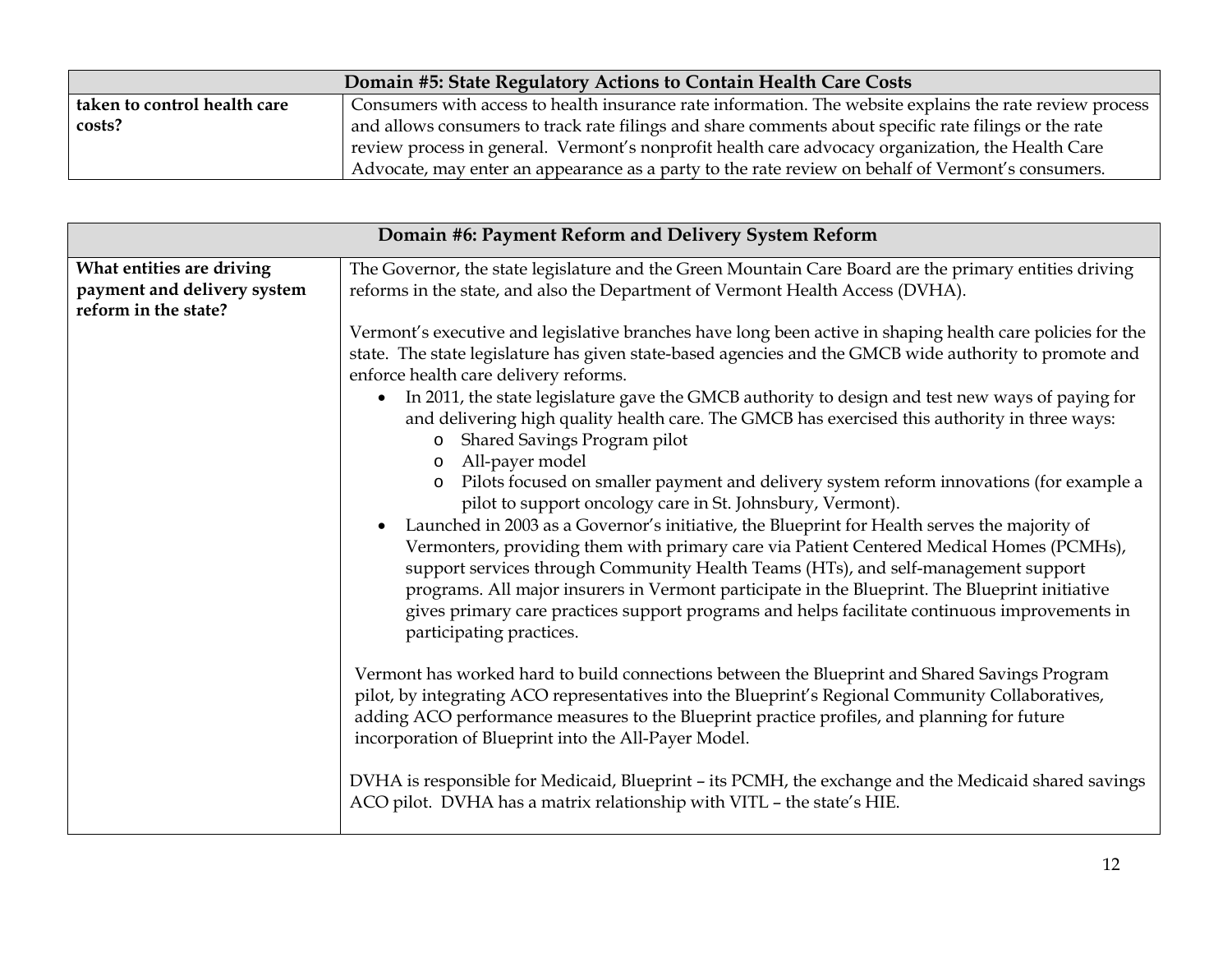| Domain #6: Payment Reform and Delivery System Reform                                     |                                                                                                                                                                                                                                                                                                                                                                                                                                                                                                                                                                                |  |
|------------------------------------------------------------------------------------------|--------------------------------------------------------------------------------------------------------------------------------------------------------------------------------------------------------------------------------------------------------------------------------------------------------------------------------------------------------------------------------------------------------------------------------------------------------------------------------------------------------------------------------------------------------------------------------|--|
|                                                                                          | Source:<br>For more information about the GMCB, click here.                                                                                                                                                                                                                                                                                                                                                                                                                                                                                                                    |  |
| What support has the state<br>received to promote payment<br>and delivery system reform? | In October 2016, CMS approved Vermont's All-Payer ACO Model, which will include the participation of<br>all significant payers and the majority of the delivery system in redesigning care delivery across the state.<br>The Model offers Vermont a \$9.5 million funding opportunity in terms of start-up investments to help<br>providers with care coordination and designing linkages with community-based providers. The Model is<br>described in detail in Domain #2.                                                                                                    |  |
|                                                                                          | In February 21, 2013, Vermont was awarded a \$45 million Round One State Innovation Model (SIM)<br>Design Award Grant from the Center for Medicare and Medicaid Innovation (CMMI). This grant funds<br>activities inside and outside of state government over the next four years to expand and integrate<br>innovative health care provider payment and health information technology that supports more effective<br>and efficient care delivery. Vermont has named the project that will utilize the SIM grant funds the<br>Vermont Health Care Innovation Project (VHCIP). |  |
|                                                                                          | Sources:<br>To read more about Vermont's All-Payer ACO Model, click here.<br>To read more about the Vermont Health Care Innovation Project (VHCIP), click here.                                                                                                                                                                                                                                                                                                                                                                                                                |  |

| Domain #7: Environmental Context for the Cost Containment Strategies |                                                                                                                                                                                                                                                                                                                                                                                                                                                                                                                                                                      |  |
|----------------------------------------------------------------------|----------------------------------------------------------------------------------------------------------------------------------------------------------------------------------------------------------------------------------------------------------------------------------------------------------------------------------------------------------------------------------------------------------------------------------------------------------------------------------------------------------------------------------------------------------------------|--|
| Does the state's culture promote<br>cost reform?                     | Vermont benefits from a collaborative environment where parties with different interests come together<br>to try to forge agreement through compromise. This culture provides a stable foundation from which to<br>affect system change.                                                                                                                                                                                                                                                                                                                             |  |
| What are/were the governmental<br>facilitators?                      | The key governmental facilitator is the Green Mountain Care Board. The GMCB is a group of five<br>Vermonters nominated by a broad-based committee and appointed by the Governor. GMCB is charged<br>with ensuring that changes in the health system improve quality while stabilizing costs. GMCB has three<br>broad responsibilities: 1) regulation (hospital budgets, payer premiums, CON applications; 2) innovation<br>(e.g., payment reform models); and 3) evaluation (e.g., evaluate innovations).<br>Source: Click here for more information about the GMCB. |  |
| Are there any key insurers that<br>are driving cost containment      | In Vermont, BCBSVT is the dominant insurer with 88 percent market share. BCBSVT is actively and<br>consistently engaged in working with the state on its health reform agenda.                                                                                                                                                                                                                                                                                                                                                                                       |  |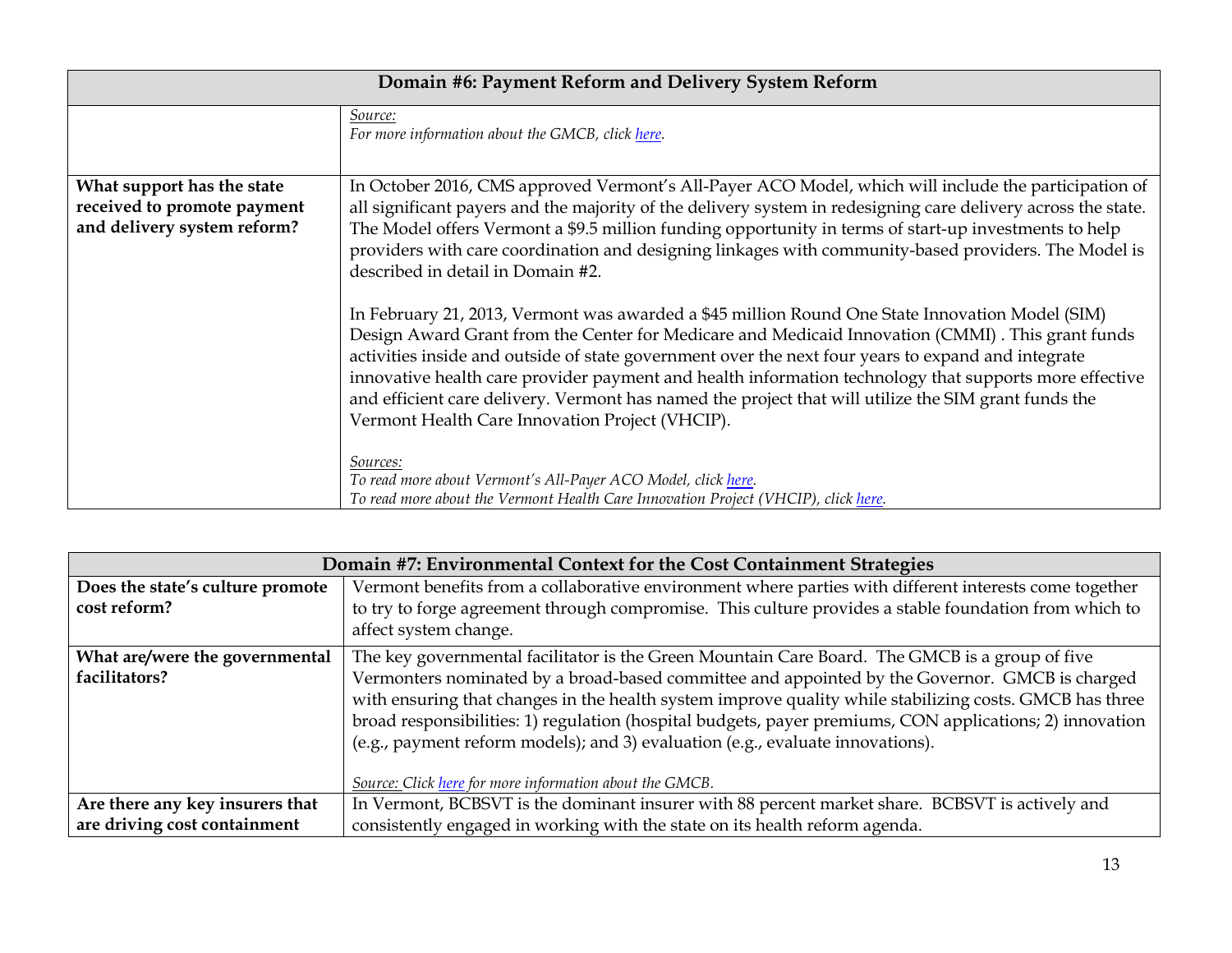| Domain #7: Environmental Context for the Cost Containment Strategies                                                |                                                                                                                                                                                                                                                                                                                                                                                                                                                                                                                                                                                                                                                                                                                                                                                                                                                    |  |
|---------------------------------------------------------------------------------------------------------------------|----------------------------------------------------------------------------------------------------------------------------------------------------------------------------------------------------------------------------------------------------------------------------------------------------------------------------------------------------------------------------------------------------------------------------------------------------------------------------------------------------------------------------------------------------------------------------------------------------------------------------------------------------------------------------------------------------------------------------------------------------------------------------------------------------------------------------------------------------|--|
| strategies?                                                                                                         |                                                                                                                                                                                                                                                                                                                                                                                                                                                                                                                                                                                                                                                                                                                                                                                                                                                    |  |
| Do health plans promote use of<br>high-quality, low cost providers<br>in their plan designs?                        | No evidence of such approaches.                                                                                                                                                                                                                                                                                                                                                                                                                                                                                                                                                                                                                                                                                                                                                                                                                    |  |
| Have health plans implemented<br>alternative payment models with<br>providers?                                      | BCBSVT has been an active participant in reforms and APMs pursued by the state, including Blueprint,<br>the ACO Shared Savings Pilot, and the All-Payer Model.                                                                                                                                                                                                                                                                                                                                                                                                                                                                                                                                                                                                                                                                                     |  |
| How have health plans<br>promoted delivery system<br>transformation?                                                | All of the payers in the state are required to participate in the Blueprint for Health program. The<br>exception is self-insured employers - though, many have chosen to participate. The payers pay on a FFS<br>basis, plus a per member per month payment to support primary care practice transformation, and<br>traditionally unfunded services. In addition to the base payment there is a small performance based<br>component that rewards high value care. Payers pay for the care coordination work of the community<br>health teams based on the proportion of members in each HSA.                                                                                                                                                                                                                                                      |  |
| Are there any multi-stakeholder<br>coalitions facilitating cost<br>containment strategies?                          | The GMCB is the primary driver of payment reforms and cost containment strategies in the state. Other<br>multi-stakeholder groups include Partners for Health Care Reform and the Vermont Business<br>Roundtable.<br>Partners for Health Care Reform is a group of health care providers, employers, and a health plan<br>$\bullet$<br>provider interested in research-based analyses to shape effective reform of Vermont's health care<br>system.<br>Vermont Business Roundtable is a non-partisan organization comprised of 115 CEOs from among<br>the state's most successful private sector and not-for-profit employers. The Roundtable is a<br>member of Partners for Health Reform, a multi-stakeholder group that includes representation of<br>payers, providers and the business community concerned with the success of health reform. |  |
| Is there a strong employer<br>purchaser coalition in the market<br>facilitating cost containment<br>strategies?     | No.                                                                                                                                                                                                                                                                                                                                                                                                                                                                                                                                                                                                                                                                                                                                                                                                                                                |  |
| Are there any individual<br>employers that are driving cost<br>control discussions and actions<br>within the state? | No. But IBM and the state employees both participate in the Blueprint for Health program.                                                                                                                                                                                                                                                                                                                                                                                                                                                                                                                                                                                                                                                                                                                                                          |  |
| Does the state have a centralized<br>agency or designated work<br>group responsible for                             | Yes. The Green Mountain Care Board and its staff serve this function as described above - and DVHA<br>plays a central role as well. The GMCB will play a lead role in administering the Vermont All-Payer<br>ACO Model.                                                                                                                                                                                                                                                                                                                                                                                                                                                                                                                                                                                                                            |  |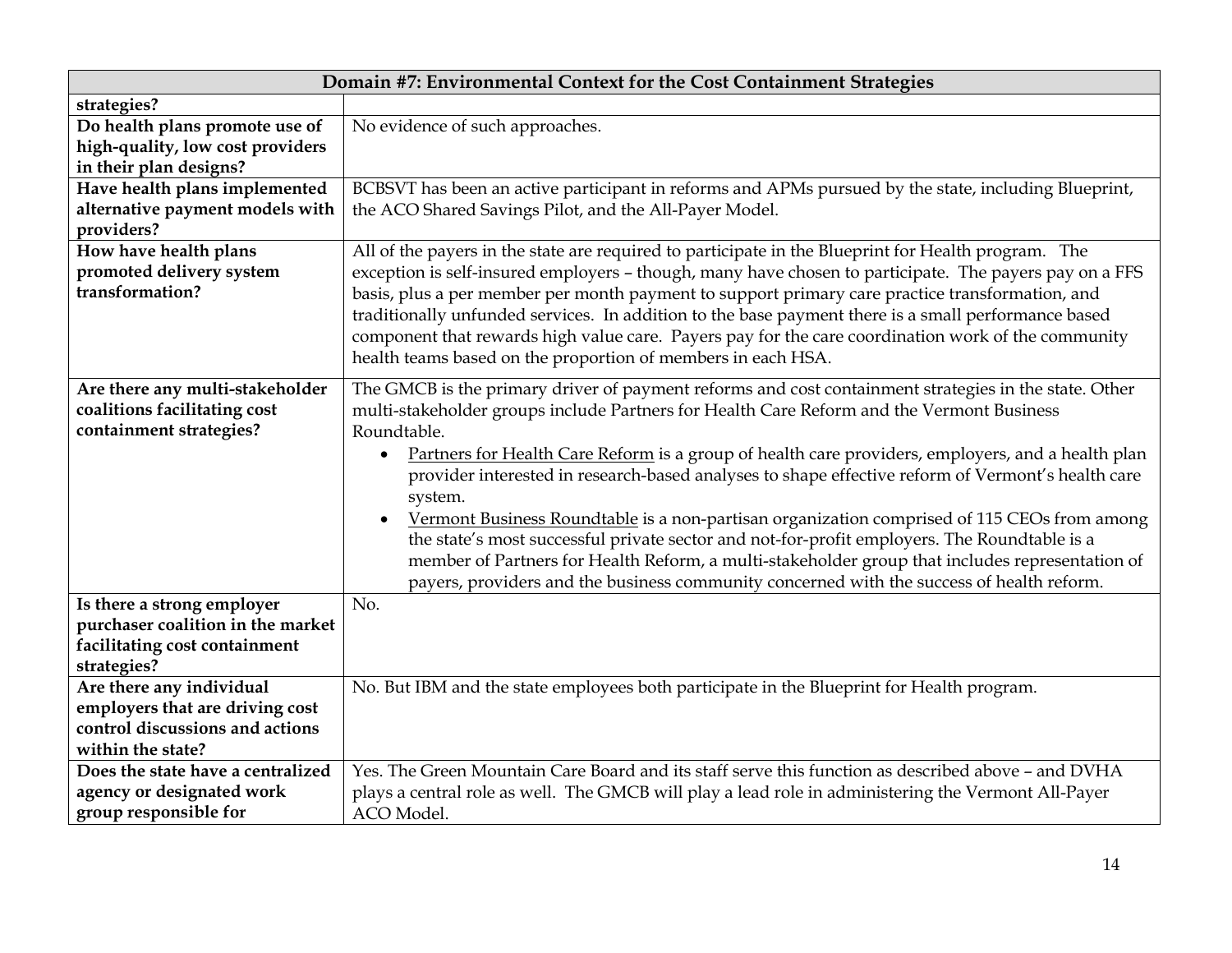| Domain #7: Environmental Context for the Cost Containment Strategies |                                                                                                       |
|----------------------------------------------------------------------|-------------------------------------------------------------------------------------------------------|
| overseeing/driving health care                                       |                                                                                                       |
| cost strategies?                                                     |                                                                                                       |
| Has the state or any of its                                          | Vermont does not have a formal cost control strategy or roadmap, but rather pursues cost containment, |
| executive branch agencies                                            | largely under the direction of the Green Mountain Care Board.                                         |
| adopted a formal cost control                                        |                                                                                                       |
| strategy or roadmap?                                                 | Source:                                                                                               |
|                                                                      | To access the GMCB's 2015 annual report, click here.                                                  |
| Does the state have any funding                                      | The Blueprint for Health program provides a supplemental per member per month payment to support      |
| mechanism to support cost                                            | improved care coordination.                                                                           |
| containment initiatives by                                           |                                                                                                       |
| unaffiliated providers such as                                       |                                                                                                       |
| independent primary care                                             |                                                                                                       |
| practices, small community                                           |                                                                                                       |
| hospitals or safety-net hospitals?                                   |                                                                                                       |
| Does the state have any                                              | No.                                                                                                   |
| resources and program                                                |                                                                                                       |
| initiatives to assist health care                                    |                                                                                                       |
| providers to increase quality and                                    |                                                                                                       |
| efficiency?                                                          |                                                                                                       |

| What has been the effectiveness of state strategies on cost control according to formal evaluation activity, including independent party |                                                                         |  |
|------------------------------------------------------------------------------------------------------------------------------------------|-------------------------------------------------------------------------|--|
| evaluations and self-reported studies?                                                                                                   |                                                                         |  |
| <b>Key Findings</b>                                                                                                                      | Summary and citation                                                    |  |
| A CMS report that measured Medicare savings from                                                                                         | The Blueprint has been effective in slowing growth in expenditures when |  |
| Vermont's Blueprint for Health and similar reform                                                                                        | compared to non-Blueprint practices, according to two studies.          |  |
| programs in seven other states found that Vermont's                                                                                      |                                                                         |  |
| savings were the highest. Further, Blueprint was one of                                                                                  | Source:                                                                 |  |
| only two reform efforts that resulted in slower growth in                                                                                | Click here for more information about the Blueprint evaluation reports. |  |
| total Medicare spending. The report found that Vermont's                                                                                 |                                                                         |  |
| savings resulted from improvements in care coordination                                                                                  |                                                                         |  |
| that lowered the need for hospitalizations, for example.                                                                                 |                                                                         |  |
| 2. A DVHA report on the Support and Services at Home                                                                                     |                                                                         |  |
| (SASH) program, which is part of the Blueprint for Health,                                                                               |                                                                         |  |
| found that "SASH participants cost Medicare an average of                                                                                |                                                                         |  |